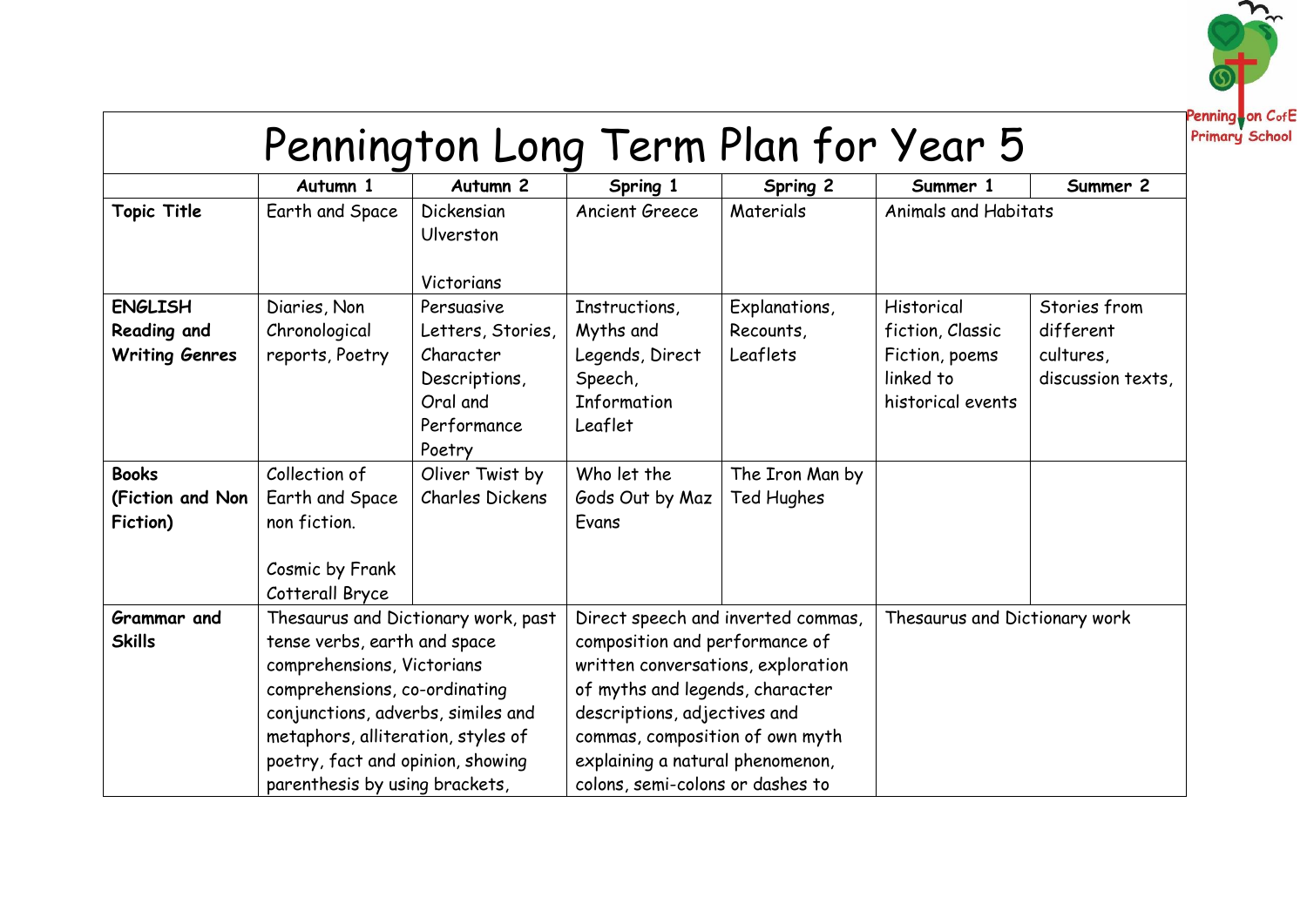|              | commas and dashes, sub-ordinating<br>conjunctions, modal verbs, relative<br>clauses<br>(Supported with CGP materials)                          |                                                                                                                                                      | mark boundaries between<br>independent clauses, using colons to<br>introduce a list, punctuation bullet<br>points consistently, expanded noun<br>phrases                                     |                                                                                      |                                                                                                |                     |
|--------------|------------------------------------------------------------------------------------------------------------------------------------------------|------------------------------------------------------------------------------------------------------------------------------------------------------|----------------------------------------------------------------------------------------------------------------------------------------------------------------------------------------------|--------------------------------------------------------------------------------------|------------------------------------------------------------------------------------------------|---------------------|
| Spelling     | Year 5 READ WRITE INK UNITS 1-<br>12<br>Year 3, 4, 5, 6 spellings identified in<br>National Curriculum.                                        |                                                                                                                                                      | Year 3, 4, 5, 6 spellings identified in<br>National Curriculum.                                                                                                                              |                                                                                      | Year 3, 4, 5, 6 spellings identified in<br>National Curriculum.                                |                     |
| Handwriting  | Development of a personal style<br>Speed writing practice                                                                                      |                                                                                                                                                      | Purposes and uses of handwriting<br>and print.<br>Consolidation and development of a<br>style that is fast, fluent and legible.<br>Presentation, layout and decoration<br>of 'finished work' |                                                                                      | Continued practice and opportunity<br>for completing final drafts in own<br>handwriting style. |                     |
| <b>MATHS</b> | <b>Times Tables</b><br>Number and<br>place value,<br>ordering and<br>comparing 6 digit<br>numbers,<br>counting<br>forwards and<br>backwards in | <b>Times Tables</b><br>Multiply and<br>divide numbers<br>by 10, 100 and<br>1000, multiply<br>and divide<br>numbers<br>mentally using<br>known facts, | <b>Times Tables</b><br>Fractions,<br>compare and<br>order fractions<br>whose<br>denominators<br>are multiples of<br>the same<br>number, identify,                                            | <b>Times Tables</b><br>Measurement<br>Position and<br>direction<br><b>Statistics</b> | <b>Times Tables</b>                                                                            | <b>Times Tables</b> |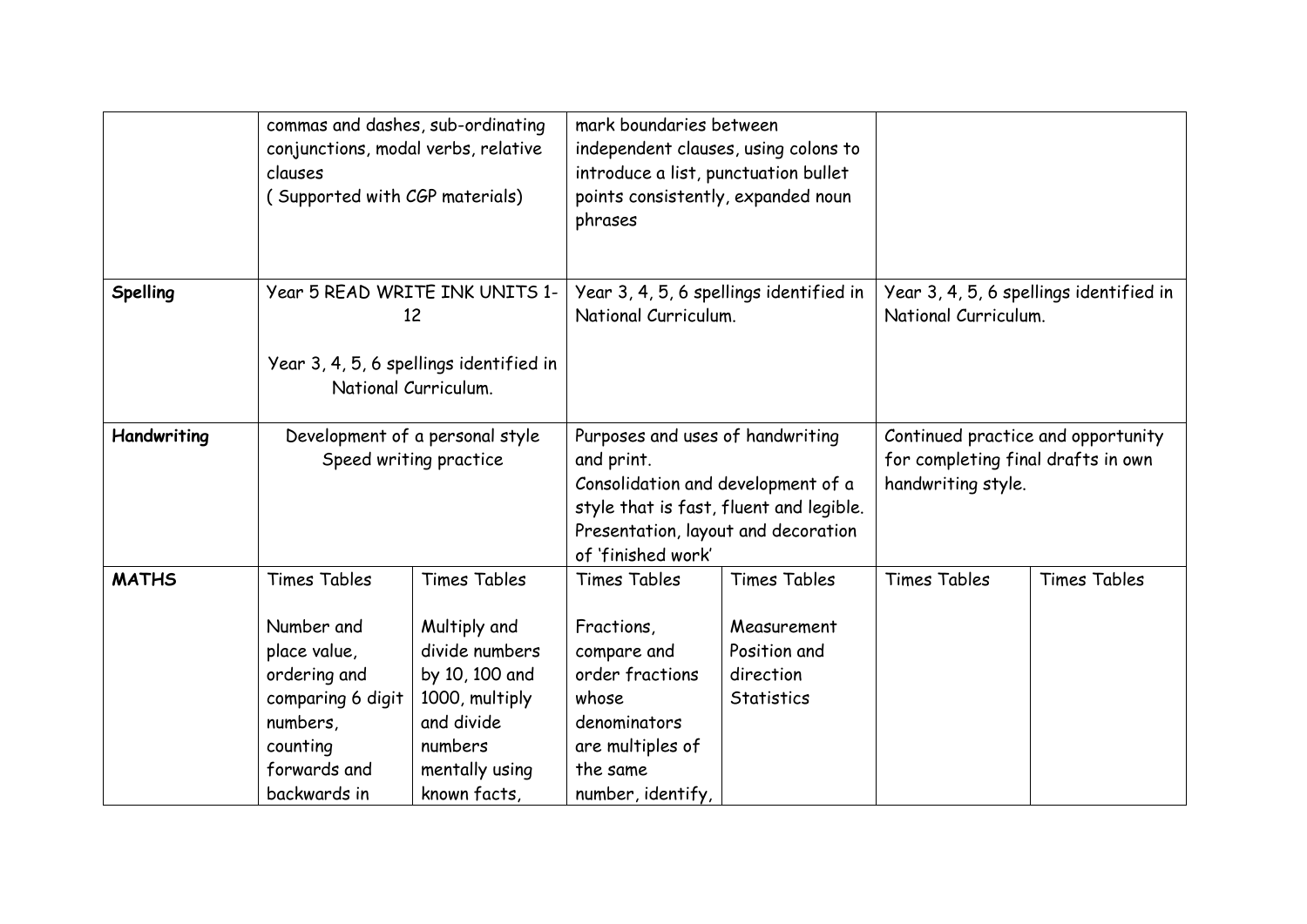| powers of 10,    | short             | name and write    |  |  |
|------------------|-------------------|-------------------|--|--|
| rounding         | multiplication,   | equivalent        |  |  |
| numbers to the   | long              | fractions,        |  |  |
| nearest 10, 100, | multiplication,   | recognise mixed   |  |  |
| 1000, 10000,     | divide numbers    | numbers and       |  |  |
| 100000, roman    | with up to 4      | improper          |  |  |
| numerals,        | digits using      | fractions and     |  |  |
| counting         | short division,   | convert between,  |  |  |
| forwards and     | identify 3D       | add and subtract  |  |  |
| backwards        | shapes from       | fractions,        |  |  |
| through negative | their 2D          | multiply          |  |  |
| numbers and      | representation,   | fractions, write  |  |  |
| across zero,     | understand        | fractions as      |  |  |
| using column     | angles in         | decimals, round   |  |  |
| addition to      | degrees,          | decimals with 2   |  |  |
| numbers with     | estimate and      | decimals to the   |  |  |
| more than 4      | compare acute,    | nearest whole     |  |  |
| digits, word,    | obtuse and        | numbers,          |  |  |
| multi-step       | reflex angles,    | compare           |  |  |
| problems,        | draw given        | decimals with up  |  |  |
| identify         | angles and        | to 3 decimals     |  |  |
| multiples,       | measure in        | places, recognise |  |  |
| factors and      | degrees, identify | and relate        |  |  |
| factor pairs,    | whole turns, half | decimals and      |  |  |
| identify prime   | turns and         | fractions to      |  |  |
| numbers          | multiples of 90,  | percentages.      |  |  |
|                  | use properties    |                   |  |  |
|                  | of rectangles to  |                   |  |  |
|                  | deduce related    |                   |  |  |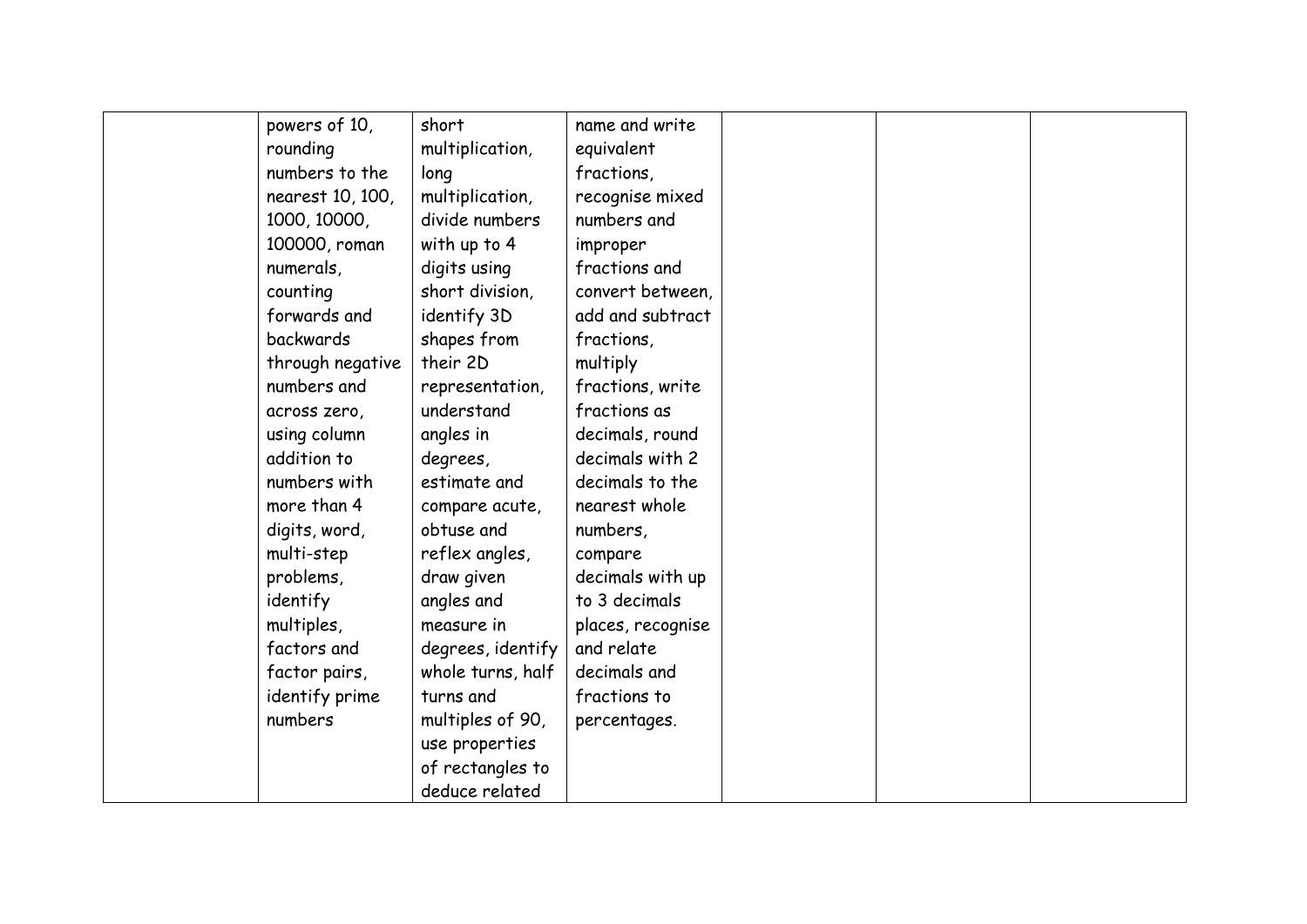|                                  |                                                                                               | facts and find<br>missing lengths<br>and angles,<br>distinguish<br>between regular<br>and irregular<br>polygons based<br>on reasoning<br>about equal sides |                                                                                                              |                                                     |                                                                                                                                                                     |                           |
|----------------------------------|-----------------------------------------------------------------------------------------------|------------------------------------------------------------------------------------------------------------------------------------------------------------|--------------------------------------------------------------------------------------------------------------|-----------------------------------------------------|---------------------------------------------------------------------------------------------------------------------------------------------------------------------|---------------------------|
|                                  |                                                                                               | and angles.                                                                                                                                                |                                                                                                              |                                                     |                                                                                                                                                                     |                           |
| <b>SCIENCE</b>                   | Earth and Space                                                                               | Forces                                                                                                                                                     |                                                                                                              | Properties and<br>Changes of<br>materials.          | All Living things and their habitats/<br>Animals including humans                                                                                                   |                           |
| <b>RELIGIOUS</b>                 | Pilgrimage/life                                                                               | Christmas and                                                                                                                                              | Who was Jesus?                                                                                               | Easter                                              | <b>Buddhism</b>                                                                                                                                                     | Books of                  |
| <b>EDUCATION</b>                 | as a journey                                                                                  | Epiphany                                                                                                                                                   | Christianity                                                                                                 |                                                     |                                                                                                                                                                     | Worship /<br>sacred texts |
| <b>CHRISTIAN</b><br><b>VALUE</b> | Koinonia                                                                                      | Hope                                                                                                                                                       | Trust                                                                                                        | Peace                                               |                                                                                                                                                                     |                           |
| <b>ART AND</b><br><b>DESIGN</b>  | Class Anchors<br>for Anchor<br>Festival<br>Marble paint<br>planets<br><b>Galaxy Paintings</b> | Christmas Crafts<br>Umbrella Parade<br>Queen Victoria<br>3d pictures<br>Study of William<br>Morris-<br>Victorian artist                                    | <b>Ancient Greek</b><br>Vases<br>Collage varied<br>backgrounds for<br>'Art Straw'<br>Greek temple<br>designs | School Easter<br>Egg designs for<br>Canal Festival. | Printing -<br>inspired by<br>Ulverston<br>Printfest (design<br>prints, make<br>connections<br>between own<br>work and<br>patterns in their<br>local<br>environment. |                           |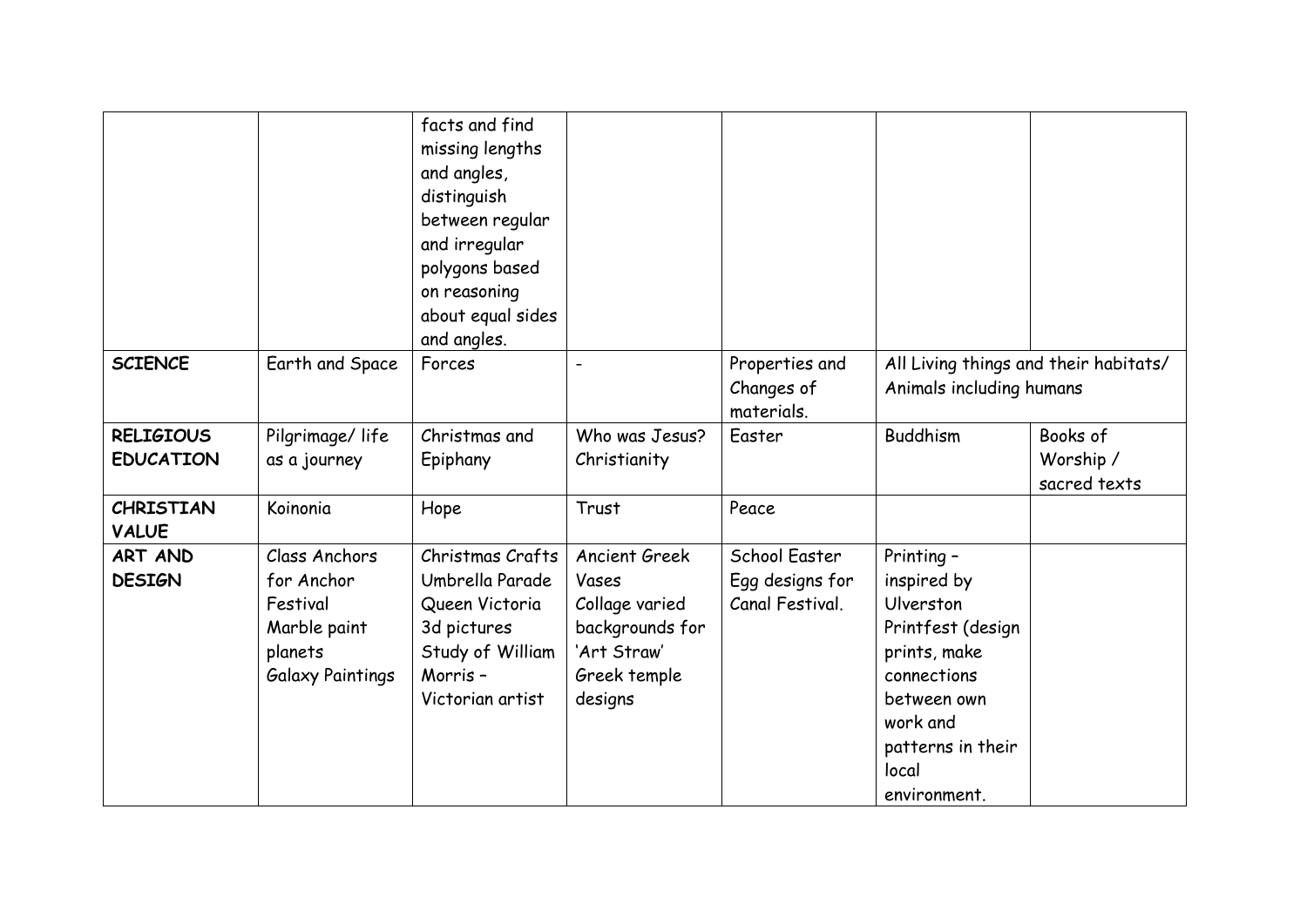|                    |                           |                |                                 |                         | Study of         |                                      |
|--------------------|---------------------------|----------------|---------------------------------|-------------------------|------------------|--------------------------------------|
|                    |                           |                |                                 |                         | Ulverston Street |                                      |
|                    |                           |                |                                 |                         | Art/ local art   |                                      |
|                    |                           |                |                                 |                         | Design own       |                                      |
|                    |                           |                |                                 |                         | street art.      |                                      |
|                    |                           |                |                                 |                         | Study of the     |                                      |
|                    |                           |                |                                 |                         | artist Banksy.   |                                      |
| <b>COMPUTING</b>   | E-safety and              | Augmented      | <b>Grand Designs</b>            |                         |                  |                                      |
|                    | Research                  | Reality        |                                 |                         |                  |                                      |
| <b>DESIGN AND</b>  |                           |                | <b>Tasting Greek</b>            |                         |                  |                                      |
| <b>TECHNOLOGY</b>  |                           |                | foods and salads                |                         |                  |                                      |
|                    |                           |                | Designing a salad               |                         |                  |                                      |
| <b>GEOGRAPHY</b>   |                           |                | Study a region                  | Use 4 and 6             |                  |                                      |
|                    |                           |                | of Europe                       | figure grid             |                  |                                      |
|                    |                           |                | Physical                        | references on           |                  |                                      |
|                    |                           |                | Geography of                    | OS Maps.                |                  |                                      |
|                    |                           |                | Greece                          |                         |                  |                                      |
| <b>HISTORY</b>     |                           | The Victorians | Ancient Greece                  |                         | Local History    |                                      |
|                    |                           |                |                                 |                         | Study            |                                      |
|                    |                           |                |                                 |                         |                  |                                      |
| <b>LANGUAGES</b>   | Unit 7 'Moi et mon Ecole' |                | Unit 8 'Qu'est-ce que tu veux?' |                         |                  | Unit 9 'Les Sports' French Day songs |
|                    |                           |                |                                 |                         | and role plays   |                                      |
| <b>MUSIC</b>       | Charanga                  | Oliver!        | Charanga                        |                         |                  |                                      |
| <b>PHYSICAL</b>    | Indoor Athletics          | Yoga           | U Dance                         |                         |                  |                                      |
| <b>EDUCATION</b>   | Netaball                  | Netball        |                                 |                         |                  |                                      |
| <b>Family Days</b> | Dick Kerr Ladies          |                | Challenge and                   |                         |                  | Penningtonbury                       |
|                    | Equality                  |                | <b>Teamwork Day</b>             |                         |                  | Festival (Music                      |
|                    |                           |                |                                 |                         |                  | and Arts)                            |
| Visits/ Visitors   | STEM visit -              |                |                                 | <b>Residential Trip</b> | Trip to Buddhist |                                      |